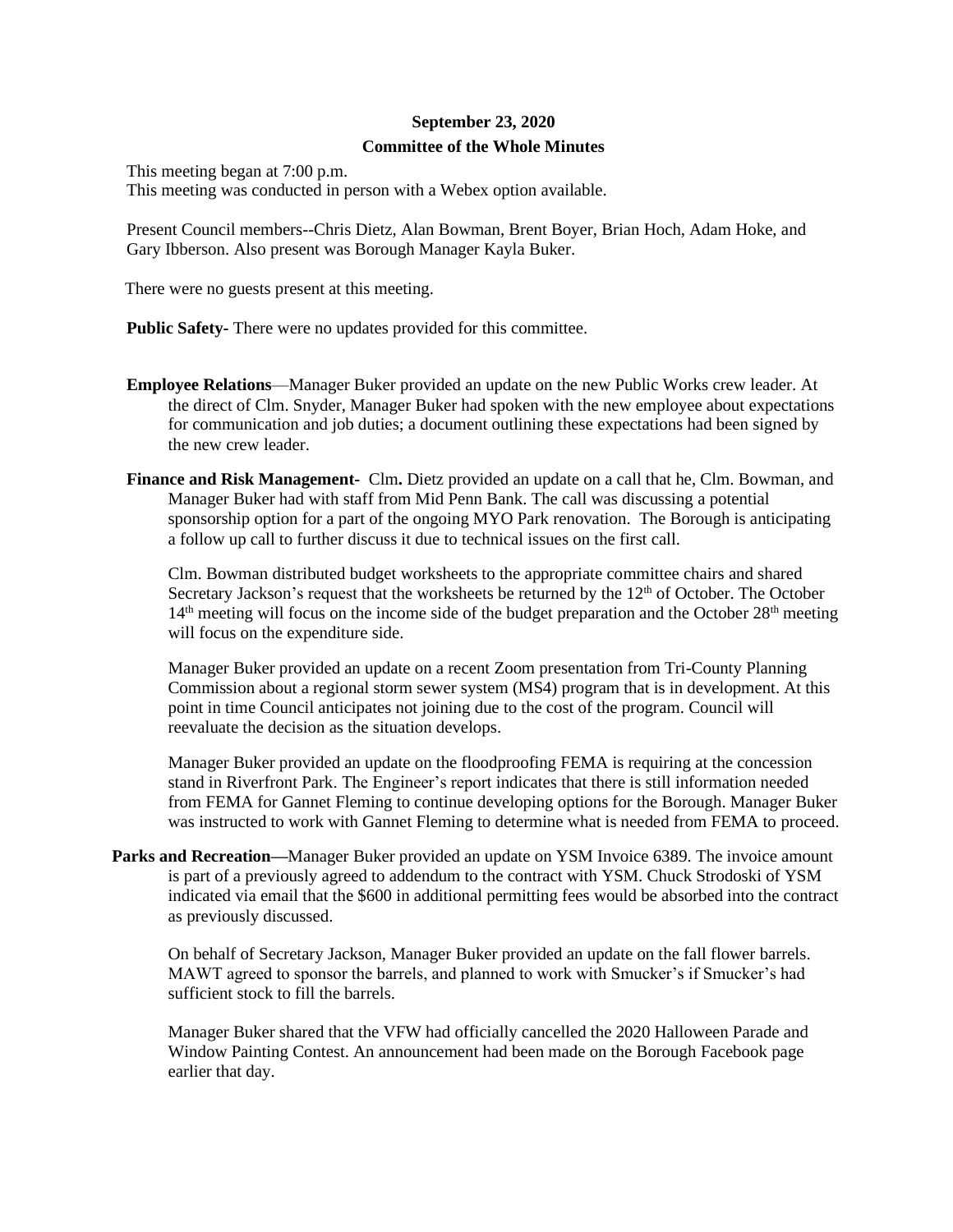**Property –** Clm. Hoch conveyed a request he had received from the Boy Scouts to resume meeting in the basement conference room. After discussion from Council, it was determined that the Boy Scouts would be permitted to resume provided that they thoroughly disinfected the conference room and supplied their own disinfectants. The Boy Scouts are to contact the Borough if they run into issues securing supplies.

Manager Buker provided an update on the status of various components of the ADA renovations. The replacement of a no longer functional and non-ADA compliant water fountain with a water cooler that is ADA accessible was approved for addition to the grant scope of work by the County. After reviewing requirements for an ADA parking space with the Building Code Official and with the Borough's Engineer, it was recommended that the final unmetered spot of the angled parking along the north side of the building be used for the van accessible spot. Council expressed a desire that any work done to the spot be as professional as possible if it is done in house.

After reviewing the work on the interior bathrooms, Manager Buker was directed to contact Robert Koppenhaver Builders to have a seam binder installed to mitigate a tripping hazard at the door jambs.

Manager Buker was directed to document any issues or delays experienced with the Building Code Official.

Manager Buker provided an update on the status of replacing the holiday lights' wiring. Two electricians were scheduled to come out, C.M. High and Scott's Electric, to review the system before providing quotes. Manager Buker was working to get in contact with Larry Baylor of the Millersburg Lions Club to discuss this project.

The new Public works Crew Leader is continuing efforts to reorganize the Pine Street Garage. Manager Buker shared the list of items that he wanted Council direction on. It was determined that old green pipe from a project several years ago could be given to the Millersburg Area Authority; that Manager Buker was to contact the Solicitor about the Borough's ability to sell old playground equipment; that the marble pieces from the fountain are to remain stored at the Pine Street Garage; that the Reamer Tool Sign is to be offered to the Historical Society, and kept at the Pine Street Garage if not turned over to the Society; and that the broken portions of a bench donated by the Lions Club were to be discussed with Larry Baylor as part of the conversation Manager Buker is to have with him regarding holiday lights.

Manager Buker provided an update on the event that occurred September 18  $\&$  19<sup>th</sup> at Korner Kollectibles Plus. All appropriate certificates of insurance were provided by all parties and the event was held successfully.

Manager Buker provided an update on the status of the properties at 510 and 512 Moore Street requiring demolition. Tri-County Housing Development was unable to provide any support for this project, due to both the scope of work and the personal connection that leadership had with the property owner. Dauphin County Landbank Authority was open to working with the Borough as a result of the preliminary phone call that Manager Buker had with them. She will be present at the DCLA meeting on October 13<sup>th</sup> to present the Borough's application. Councilmen Hoch and Boyer requested to join her at this meeting. Manager Buker will contact DCLA to have them added to the agenda.

**Streets**- Manager Buker provided updates on her investigations into two applications for Handicapped Parking spots. 186 Pine Street is still being investigated, but appears to have sufficient parking in the rear of the property to make a spot unnecessary. 787 Church Street has a minimum of